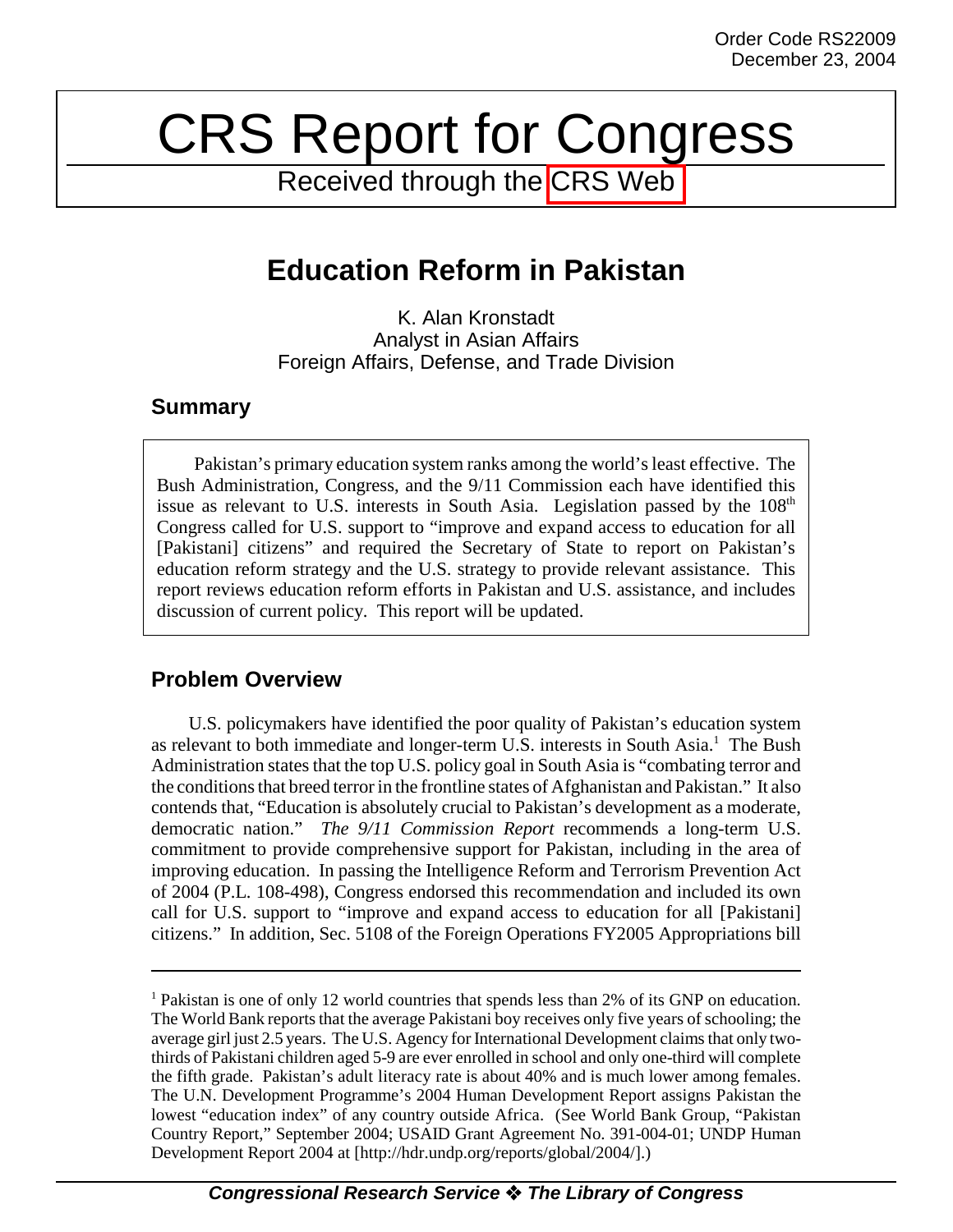(P.L. 108-447) requires the Secretary of State to report to Congress on Pakistan's education reform strategy and the U.S. strategy to assist Islamabad in this effort.<sup>2</sup>

Both the United States and Pakistan are seen to have an interest in the strengthening of a Pakistani education system that will better prepare young citizens for gainful employment in an increasingly knowledge-based economy, as well as in curtailing or halting the teaching of militant/extremist values that are implicated in breeding terrorism.<sup>3</sup> To some degree, and often through overt means, such values can be widely transmitted in "mainstream" (non-religious) schools through historical narratives that provide false or inaccurate accounts portraying Muslims and/or Pakistanis as victims of foreign aggression and repression.<sup>4</sup> However, for many observers, it is the curriculum taught in some Pakistani religious schools (madrassas) that represents the most daunting sociocultural obstacle to President Musharraf's stated goal of "enlightened moderation." The number of madrassas in Pakistan increased more than ten-fold from 1947 to1988, in apparent correspondence with the deterioration of Pakistan's public education system. The Taliban movement itself began among students attending Pakistani religious schools. Among the more than10,000 madrassas training up to two million children in Pakistan are a small percentage that have been implicated in teaching militant anti-Western, anti-American, anti-Hindu, and even anti-Shia values. Press reports, citing Pakistani government estimates, claim that about 10% of all Pakistani school children attend madrassas and that 10% of madrassas have links to militant groups. Secretary of State Powell identified these madrassas as offering "programs that do nothing but prepare youngsters to be fundamentalists and to be terrorists." Even the Pakistani President concedes, "There are many [madrassas] which are involved in militancy and extremism."5 A sizable portion of these madrassas are financed and operated by Pakistani Islamist political parties such as Jamaat-e-Ulema Islam (JUI, closely linked to the Taliban), as well

<sup>3</sup> Pakistan's struggle with militant Sunni Islamic extremism appears for some to have become a matter of survival for that country (see CRS Report RL32259, *Terrorism in South Asia*).

<sup>&</sup>lt;sup>2</sup> "State's Rocca Outlines Assistance Plans for South Asia," U.S. Department of State Washington File, March 2, 2004; "Statement on the Recommendations of the 9/11 Commission Report," U.S. Department of State, August 19, 2004; Sections 12.1 and 12.2 of *The 9/11 Commission Report* at [http://www.gpoaccess.gov/911/]. In P.L. 108-447, Congress defined the term "education reform" in this context to include "efforts to expand and improve the secular education system in Pakistan, and to develop and utilize a moderate curriculum for private religious schools in Pakistan."

<sup>&</sup>lt;sup>4</sup> The International Crisis Group reports that "There appear to be few differences between public school and madrassa syllabi with regard to the levels of intolerance that are assuming dangerous proportions" ("Pakistan: Reforming the Education Sector," ICG Report 84, October 7, 2004, p. 30). See also K.K. Aziz, *Murder of History: A Critique of History Books Used in Pakistan* (Lahore: Vanguard, 1993); A.H. Nayyar and Ahmed Salim, *The Subtle Subversion: The State of Curricula and Text Books in Pakistan* (Islamabad: Sustainable Development Policy Institute, 2004). See also CRS Report RS21654, *Islamic Religious Schools,* Madrasas: *Background,* by Christopher Blanchard.

<sup>5</sup> Pervez Musharraf, "A Plea for Enlightened Moderation," *Washington Post*, June 1, 2004; C. Kraul, "Dollars to Help Pupils in Pakistan," *Los Angeles Times*, April 14, 2003; O. Tohid, "Pakistan, U.S. Take On the Madrassas," *Christian Science Monitor*, August 24, 2004; Testimony of Colin Powell, "House Appropriations Subcommittee on Foreign Operations, Export Financing, and Related Programs Holds Hearing on FY2005 Appropriations," FDCH Transcripts, March 10, 2004; "Transcript: Interview With Pervez Musharraf," CNN Late Edition, December 5, 2004.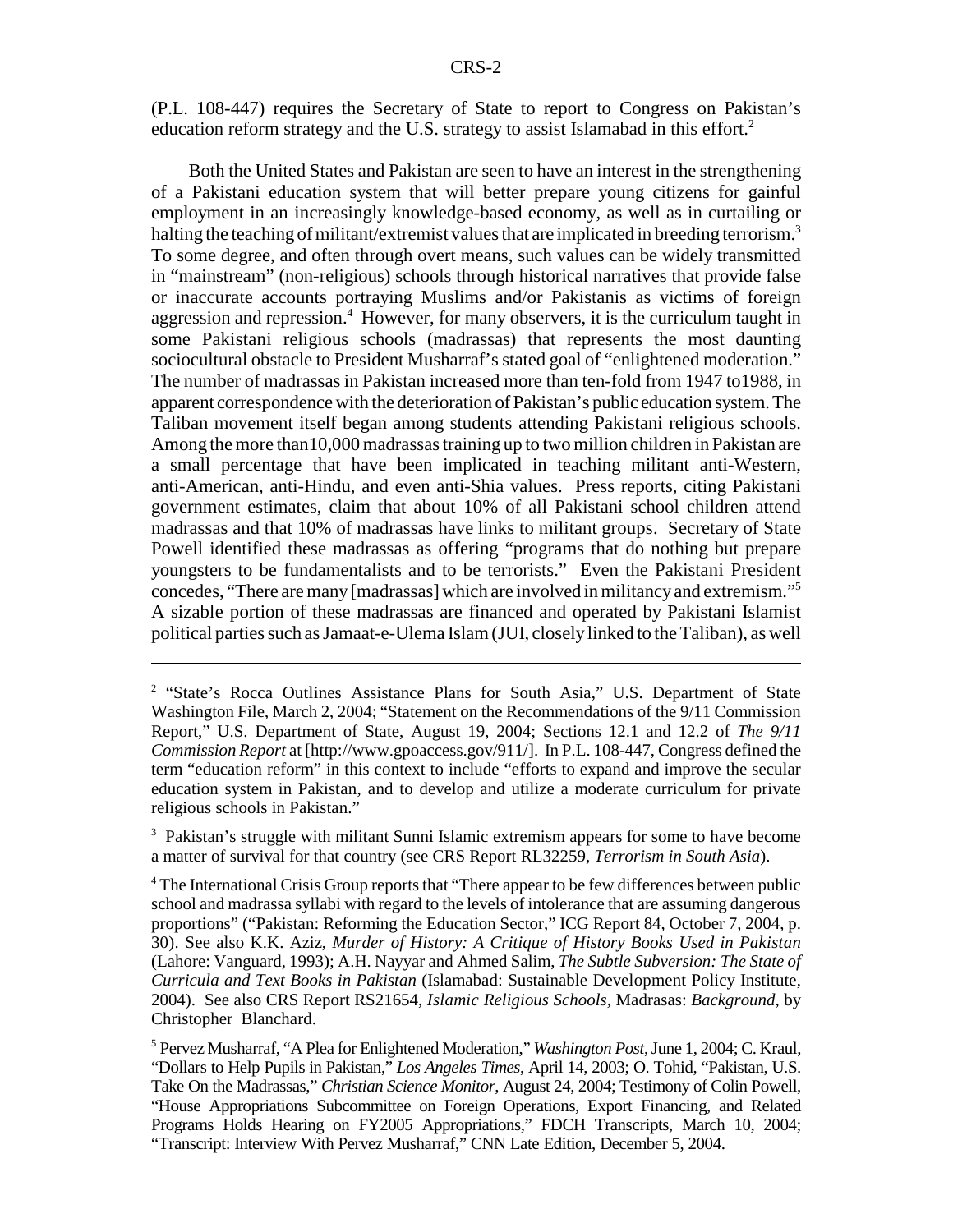as by Pakistani expatriates and other unknown foreign entities, many in Saudi Arabia.<sup>6</sup> Up to two-thirds of Pakistan's seminaries are run by the Deobandi sect, known for its traditionally anti-Shia sentiment and in some instances linked to the Sipah-e-Sahaba, a Sunni terrorist group. Some senior members of the JUI reportedly have been linked to several U.S.-designated Foreign Terrorist Organizations.<sup>7</sup> The JUI chief, Fazlur Rehman, was in May 2004 named as Leader of the Opposition in Pakistan's Parliament.

#### **Pakistani Policy**

A state obligation to provide free and compulsory secondary education was included in Pakistan's 1973 Constitution. The Pakistan government's National Plan of Action for education is projected to cost about \$7.2 billion over the period 2001-2015. In December 2001, the government launched an Education Sector Reform (ESR) with seven main goals, among them significantly increasing the national literacy rate; providing universal education with increased completion rates and reduced gender disparity; and improving education quality through curriculum reform, teacher training, and assessment reform. An "Education for All" project, which Islamabad calls a special focus of ESR, was launched in 2001 and funded with about \$20 million in 2003. Beginning in 2005, English language classes are to be compulsory in all of Pakistan's public schools.<sup>8</sup>

Also among the stated ESR goals is bringing madrassa curriculum into the mainstream of Pakistan's general education system through the inclusion of "secular" subjects such as science. In August 2001, the Islamabad government created a Pakistan Madrassa Education Board to establish a network of "model madrassas" and regulate others. In January 2002, President Musharraf vowed to begin regulating Pakistan's religious schools, and his government launched a five-year, \$113 million plan to bring the teaching of "formal" (secular) subjects to 8,000 "willing" madrassas. However, no concrete action was taken until June of that year, when 115 madrassas were denied access to government assistance due to their alleged links to militancy, and Musharraf set a December 31, 2002, deadline for such schools to register with the government or face closure. In November 2003, the government decided to allocate about \$50 million annually to provide assistance to registered seminaries, especially by paying the salaries of teachers hired to teach non-religious subjects. In July 2004, Pakistan's then-education minister announced government agreements with private companies to provide computer education at all of the country's public schools. She later declared Islamabad's intention to provide financial grants to madrassas that seek to "impart modern-day education."9

<sup>&</sup>lt;sup>6</sup> See testimony of Co-Director of the Independent Task Force on Terrorism Financing Lee Wolosky Before the Senate Governmental Affairs Committee, "An Assessment of Current Efforts to Combat Terrorism Financing," June 15, 2004.

<sup>7</sup> Khaled Ahmed, "Our Madrassas and Our World View," *Friday Times* (Lahore), March 7, 2003; Praveen Swami, "A Peacemaker From Pakistan," *Frontline* (Madras), August 15, 2003.

<sup>8</sup> See Pakistan Ministry of Education, Education Division, at [http://www.pakistan.gov.pk/ education-division/index.jsp]; "Education Minister Announces That English Will Be a Compulsory Subject," *Daily Jang* (Karachi, in Urdu), October 6, 2004.

<sup>&</sup>lt;sup>9</sup> Munir Ahmad, "Pakistan Blocks Aid to 115 Islamic Schools," Associated Press Newswires, June 3, 2002; Susannah Price, "Pakistan Religious Schools Deadline," BBC News, June 19, (continued...)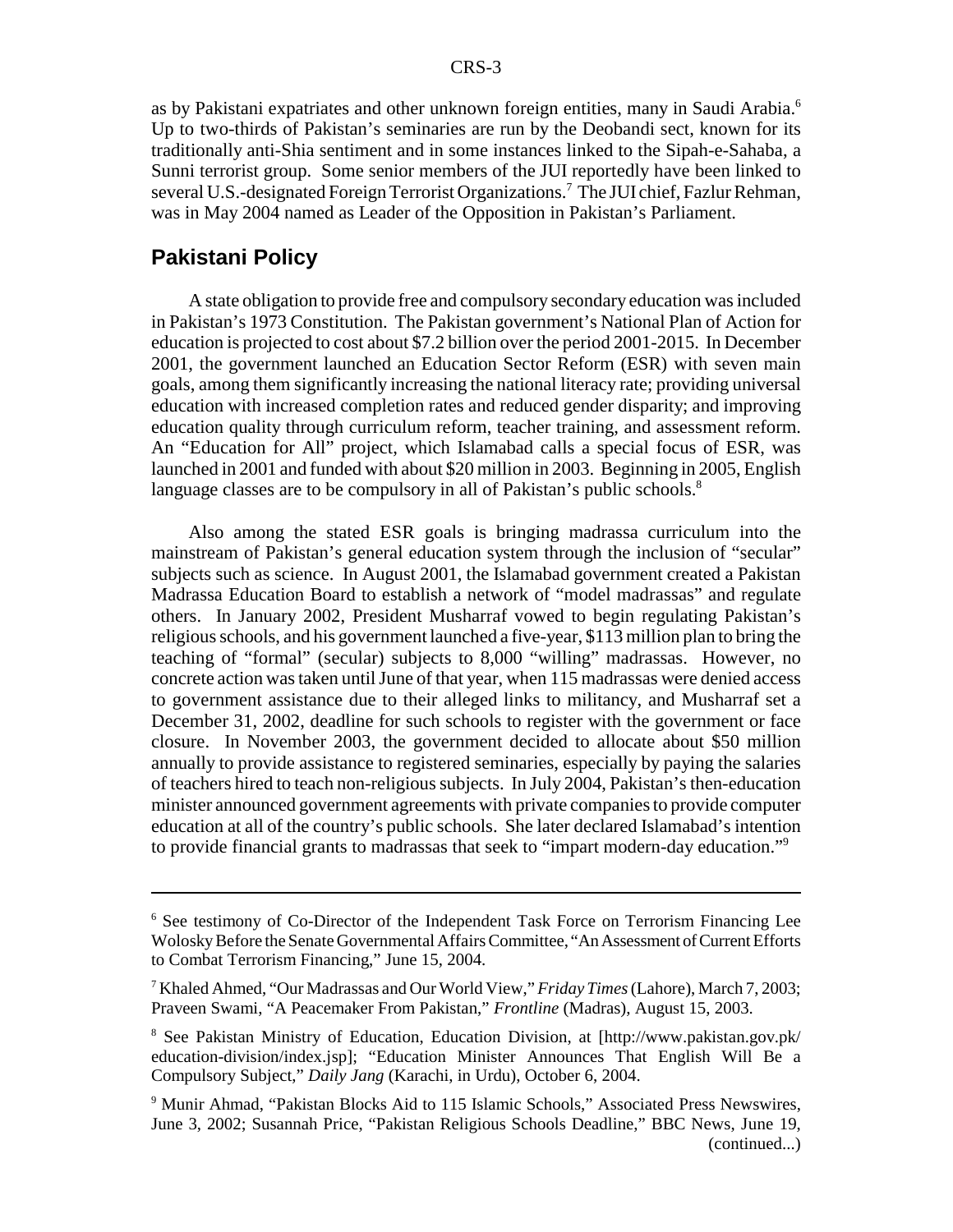### **U.S. Assistance**

The U.S. Agency for International Development (USAID) is implementing a fiveyear, \$100 million bilateral agreement (signed in August 2002) to increase access to quality education throughout Pakistan, with an emphasis on the Baluchistan and Sindh provinces. Current USAID education-related projects in Pakistan include efforts to improve early education, engender democratic ideals, improve the quality of assessment and testing, provide training to educators, and construct or refurbish schools in the Federally Administered Tribal Areas. Yet the most notable project is Education Sector Reform Assistance (ESRA), which accounts for more than three-quarters of the USAID-reported \$77.7 million budgeted to date. In this project, USAID contracted with the North Carolina-based Research Triangle Institute to 1) strengthen education policies and planning; 2) increase the capacity of teachers and education administrators; 3) improve youth and adult literacy; 4) expand public-private partnerships to improve access to and delivery of education services; and 5) establish teaching methods that instill democratic attitudes and behaviors among children and educators and draw families into the life of the school community. Former U.S. Ambassador to Pakistan Nancy Powell has reported progress in these areas.<sup>10</sup> USAID reports that FY2005 funding for its Primary Education and Literacy program in Pakistan will grow to nearly \$67 million, almost tripling the FY2004 outlay of \$24 million. There are concerns that U.S. funding to assist Pakistan's education reform efforts has thus far been too small to have significant effect.<sup>11</sup>

# **Policy Discussion**

In the longer-term interest of promoting moderation and democratic values in Pakistan, and in improving the socioeconomic status of its people, sector-wide reform of the education system appears vital. Some analysts suggest that donors such as the United States may do best to direct their resources at reform of Pakistan's public education sector, as they see in this the most effective and least controversial means of reversing the influence of Islamic extremists and their threat to Pakistani stability. Many observers find the root of problems with Pakistan's education system in *poverty* and inadequate public

<sup>&</sup>lt;sup>9</sup> (...continued)

<sup>2002;</sup> Syed Ifran Raza, "Registered Madrassas to Get Rs3 Billion," *Dawn* (Karachi), November 10, 2003; "Computer Education for All: Zubaida," *Dawn* (Karachi), July 20, 2004; "Madrassa Incentives Scheme to Be Expanded," *Dawn* (Karachi), July 27, 2004.

<sup>&</sup>lt;sup>10</sup> See U.S. Agency for International Development, "Pakistan Education Programs," at [http://www.usaid.gov/pk/program\_sectors/education/program\_summary.shtml]. "Just within the last year, we have trained 2,500 Pakistani teachers both here and in the United States; introduced early childhood education programs in more than 200 schools; provided classroom materials and playground equipment; refurbished 1,200 schools; and established 100 literacy centers for out of school youth and adults. We are helping District Education Officers in Sindh and Baluchistan improve planning, budgeting, and management. We are also rebuilding and furnishing 130 schools in FATA" (Ambassador Nancy Powell, "U.S. Foreign Policy Toward Pakistan," U.S. Department of State, August 20, 2004).

<sup>&</sup>lt;sup>11</sup> In August 2004, 9/11 Commission Vice Chairman Lee Hamilton told a House panel that the current USAID program for Pakistan education reform was a "drop in the bucket" ("House International Relations Committee Holds Hearing on September 11 Commission Report," FDCH Transcripts, August 24, 2004).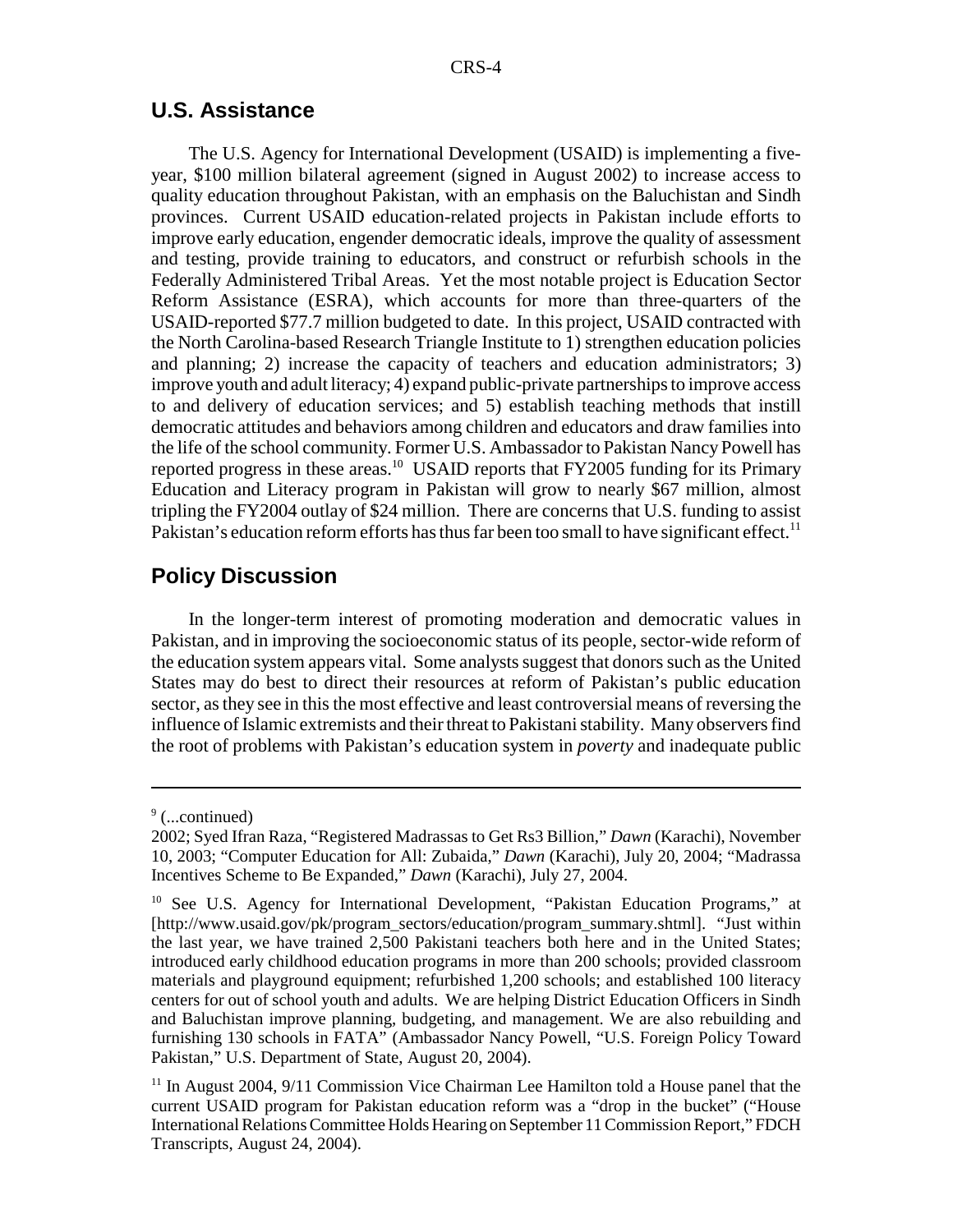financing. While wealthy citizens are able to send their children to private, Englishmedium schools, the vast majority of Pakistanis must choose between a deteriorated public system that can be physically difficult to access and religious schools that will feed, clothe, and oftentimes house their children for free.<sup>12</sup> Some analysts are critical of Pakistan government for what they view as excessive spending on the military in a country where abject poverty is rife. Although expenditures on education have risen considerably over the past decade, Islamabad is set to spend nearly \$16 on defense for every \$1 spent on education this year. Corruption and economic demands also are factors. In many locales, schools and textbooks are available, and teachers are paid, but never report for work. USAID Administrator Natsios has called the existence of these "ghost schools" a "terrible problem" for Pakistan. Moreover, the use of child labor remains widespread in Pakistan and international human rights groups have identified "extensive" use of bonded child labor there, especially in agriculture and textile industries.<sup>13</sup>

Pakistani officials insist that President Musharraf is serious in his aims to bring madrassa curriculum closer in substance to that provided in non-religious schools, with the long-term goal being a curriculum that is nearly identical. In Pakistan, the issue of government and/or foreign interference in the operations of madrassas is an extremely sensitive one, in part due to a perception that the Pakistani government, at the alleged direction of the U.S. government, is seeking to "interfere with religion."<sup>14</sup> U.S. (and Pakistani) officials emphasize that U.S. assistance efforts are district-wide and are not targeted at any individual schools or types of schools. Likewise, the United States claims to be putting no pressure on Pakistan's internal education policies. Some Western nongovernmental organizations, working with private donations, have teamed with local Islamic groups to reform madrassa curricula.15

Despite President Musharraf's repeated pledges to crack down on the more extremist madrassas in his country, there is little concrete evidence that he has done so. According to two observers, "most madrassas remain unregistered, their finances unregulated, and the government has yet to remove the jihadist and sectarian content of their curricula."16 Many speculate that Musharraf's reluctance to enforce reform efforts is rooted in his desire to remain on good terms with Pakistan's Islamist political parties, which are seen to be an

<sup>12 &</sup>quot;A Dead End for Afghan Children Adrift in Pakistan," *New York Times*, March 7, 2003.

<sup>&</sup>lt;sup>13</sup> Pakistan Ministry of Finance, "Budget at a Glance," at  $[http://www.finance.gov.ph.]$ ; "House Appropriations Subcommittee on Foreign Operations, Export Financing, and Related Programs Holds Hearing on FY2005 Appropriations," FDCH Transcripts, May 13, 2004; U.S. Department of State Country Reports on Human Rights Practices 2003 (released February 25, 2004); Human Rights Watch, "Contemporary Forms of Slavery in Pakistan," July 1995.

<sup>&</sup>lt;sup>14</sup> Author interview with Haroona Jatoi, Joint Educational Advisor, Curriculum Wing, Pakistan Ministry of Education, Islamabad, January 22, 2004. This official emphasized an assessment that Pakistan's semi-feudal landlord system — especially prevalent in Sindh — represents a much more serious obstacle to reform efforts than does Islamist resistance.

<sup>&</sup>lt;sup>15</sup> Author interviews with USAID officials.

<sup>16</sup> Samina Ahmed and John Norton, "A 'Moderation' of Freedom," *Washington Post*, June 15, 2004. Author interviews with Pakistani government officials and scholars in Islamabad in January 2004 tended to confirm that movement on madrassa reform was slow, at best.